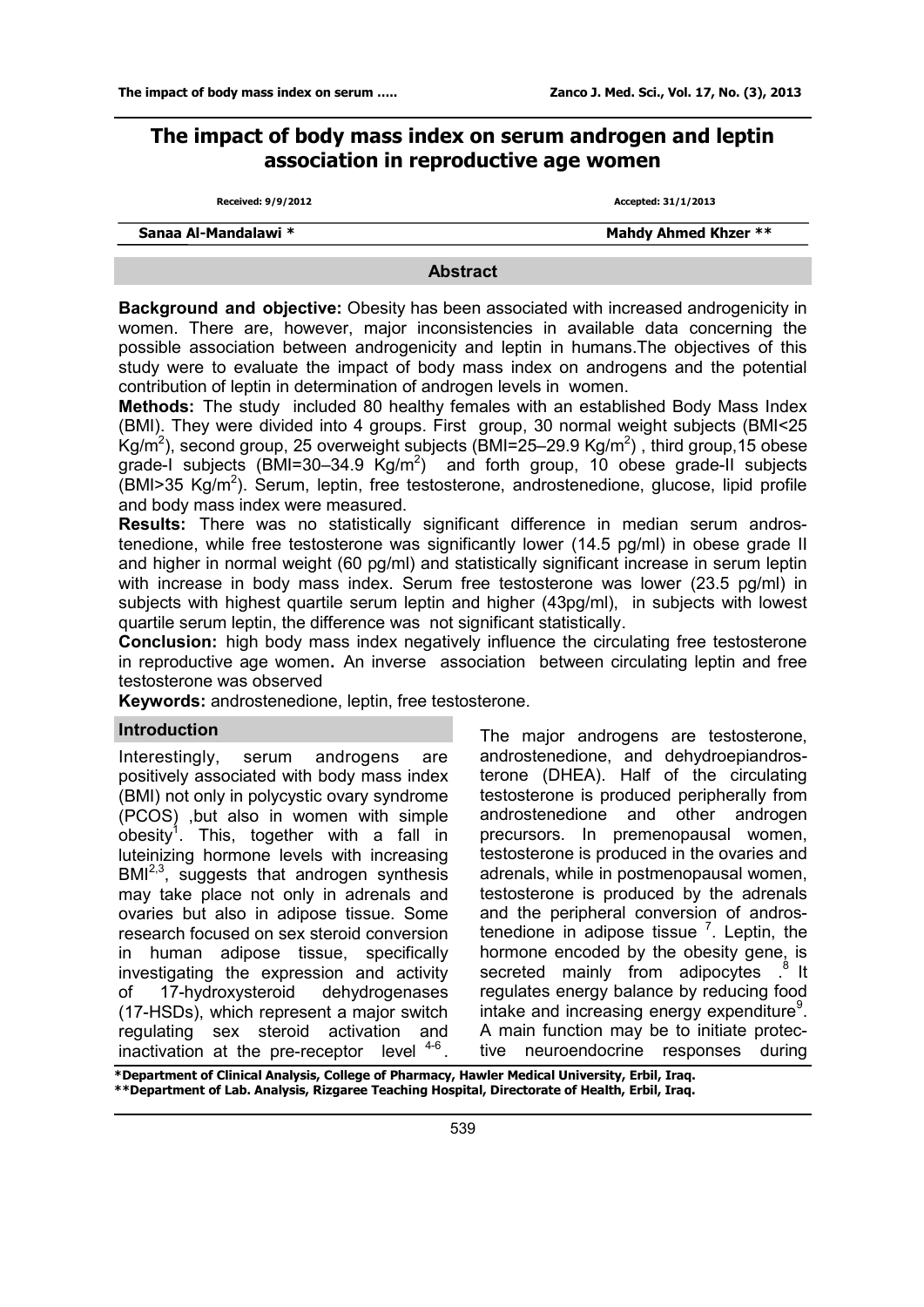starvation  $10$ . As leptin levels rise due to obesity and other factors  $11$ , the physiological regulation including androgens <sup>12, 13</sup> present in non-obese subjects may be altered. Some studies suggest that both hyperleptinemia<sup>14,15</sup> and relative alterations in androgen levels, ie hypoandrogenicity in men and hyperandrogenicity in women, may be associated with increased risk for cardiovascular diseases<sup>16</sup>. Since testosterone is involved in the regulation of fat mass, it may be speculated that the relation between testosterone and leptin is indirect. However, experimental data support the idea that testosterone acts directly on the adipocyte as expression and secretion of leptin is reduced in cultured adipocytes after coincubation with testosterone or dihydrotestosterone, suggesting a direct effect as well<sup>17</sup>. Our hypothesis was to examine the effect of BMI on circulating androgens (free testosterone, androstenedione) and influence of leptin on androgens in women reproductive age.

## **Methods**

The study was based on the analysis of 80 healthy reproductive age females with an established BMI. They were divided into 4 groups. A group of 30 normal weight subjects (BMI<25Kg/m<sup>2</sup>), second group 25 overweight subjects (BMI=25-29.9Kg/m<sup>2</sup>), third group15 obese grade-I subjects  $(BMI = 30 - 34.9Kg/m<sup>2</sup>)$ ) and the fourth 10 obese grade-II subjects (BMI>35Kg/m<sup>2</sup>). The exclusion criteria were: women on treatment affecting the body weight, gonadal, adrenal function, carbohydrate, lipid metabolism, dysfunction of, renal, liver, thyroid, polycystic ovary syndrome, hypertension, diabetes, and smoking. All subjects were seen in Razgary teaching hospital from January to May /2012 in laboratory department/blood sample collection unit.After overnight fasting blood sample were obtained for determination of serum, leptin (measured by a commercial ELISA Kit Diagnostics Biochem Canada Inc.), free testosterone , androstenedione (measured by commercial ELISA Kits from

IBL. Immuno Biological Laboratories. IBL-America) ,glucose and lipid profile ( measured through enzymetic colorimetric assays all these tests were estimated in Lab of Biochemistry / College of Pharmacy /Hawler Medical University. Body weight, body height were measured , body mass index was calculated as the ratio of body weight to body height in meter sequer expressed as  $(K/m<sup>2</sup>)$ .

## **Statistical Analysis**:

Data were translated into a computerized database structure. An expert statistical advice was sought for. Statistical analyses were done using SPSS version 20 computer software (Statistical Package for Social Sciences).Compliance of continuous random variables with Gaussian curve (normal distribution) was analyzed using the Kolmogorov-Smirnov test. Statistical significance of differences between averages for normally distributed variables between more than 2 groups was assessed using ANOVA. For parameters deviating from normal distribution (Serum leptin, andrstenedione and free testosterone) the nonparametric Kruskal-Wallis test was used. The non-normally distributed variables(study hormones) were described by median instead of mean and standard deviation which are reserved for normally distributed variables. P value of <0.05 was considered statistical significant. All analyzed tests were bilateral. The statistical significance, direction and strength of linear correlation between 2 quantitative variables, one of which being non-normally distributed was measured by Spearman's rank linear correlation coefficient<sup>18</sup>. The multiple linear regression model provides the following parameters:

- 1. P (model): In order to generalize the results obtained, the model should be statistically significant.
- 2. Unstandardized partial regression coefficient: Measures the amount of change expected in the dependent variable for each unit increase in the independent variable after adjusting for other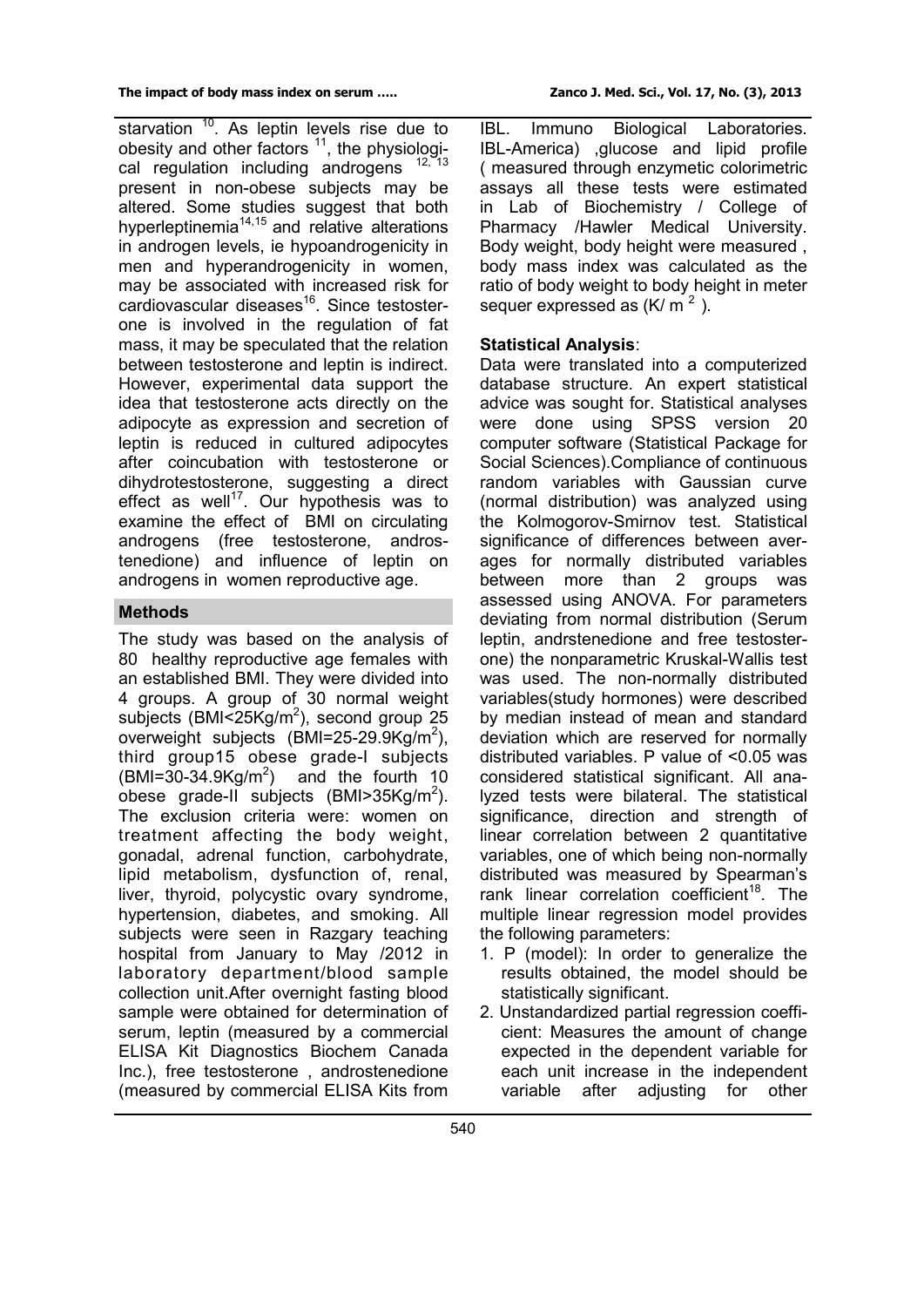explanatory variables included in the model.

- 3. P for regression coefficient: reflects the statistical significance of the calculated partial regression coefficient of each explanatory variable included in the model.
- 4.  $R^2$  (Determination coefficient): measures the overall performance of the model since it reflects the amount of variation in the dependent variable explained by the model. The closer its value to 100% the better the model fit.

#### **Results**

A total of 80 reproductive age women were enrolled in the study with an established BMI. They were divided into 4 groups. As shown in Table 1, there was no statistical significant

difference in mean age between the study groups, their ages ranged from 18 to 38 years with mean ±SD (28.8±6.1) years. Descriptive statistics for serum study hormones concentrations are presented in Table 2 which shows there that was no statistically significant difference in median serum androstenedione, between the study subjects. The median of serum free testosterone was significantly lower (14.5 pg/ml) in morbid obese and significantly higher in normal weight (60 pg/ ml) with p=0.001, with presence of statistically significant difference between study groups. While a statistically significant elevation was found in a median of serum leptin with increase in body mass index between the study groups with p<0.001.

**Table 1**: The difference in mean age between study groups categorized by body mass index .

|              | <b>BMI (Kg/m2)-categories</b>      |                               |  |                                                           |                 |           |
|--------------|------------------------------------|-------------------------------|--|-----------------------------------------------------------|-----------------|-----------|
|              | Normal weight<br>$(N=30)$<br>(<25) | Overweight<br>$(29.9)$ (N=25) |  | (25- Obese grade-I (30- Obese grade-II)<br>$34.9) (N=15)$ | $( >35) (N=10)$ | Р         |
| Age in years |                                    |                               |  |                                                           |                 | 0.58 [NS] |
| Range        | $(18 - 39)$                        | $(21 - 39)$                   |  | $(20 - 37)$                                               | $(20 - 38)$     |           |
| Mean ± SD    | $28.8 \pm 6.1$                     | $27.9 + 4.5$                  |  | $27+4.9$                                                  | $28+4.9$        |           |

**Table 2**: The difference in median of selected serum hormones between study groups categorized by body mass index .

|                                                                           | Normal weight<br>$( < 25)$ $(N=30)$    | Overweight<br>$(25-29.9)$ $(N=25)$      | Obese grade-<br>(30-34.9) (N=15)           | Obese grade-II<br>$( >35)$ $(N=10)$        | P            |
|---------------------------------------------------------------------------|----------------------------------------|-----------------------------------------|--------------------------------------------|--------------------------------------------|--------------|
| Serum Androstenedione (ng/ml)                                             |                                        |                                         |                                            |                                            | 0.22<br>[NS] |
| Range<br>Median<br>Inter-quartile range                                   | $(1.6 - 6.1)$<br>2.95<br>$(2.5 - 3.4)$ | $(0.8 - 9.1)$<br>2.8<br>$(2.2 - 3.4)$   | $(2.4 - 4.8)$<br>3.3<br>$(3.1 - 3.8)$      | $(2.6 - 7.2)$<br>2.85<br>$(2.7 - 4.3)$     |              |
| Serum free testosterone(pg/ml)<br>Range<br>Median<br>Inter-quartile range | $(0.1 - 98)$<br>60<br>$(38 - 75)$      | $(0.1 - 100)$<br>35<br>$(17 - 45)$      | $(0.1 - 90)$<br>49<br>$(21 - 80)$          | $(0.1 - 75)$<br>14.5<br>$(7 - 17)$         | 0.001        |
| Serum leptin (ng/ml)<br>Range<br>Median<br>Inter-quartile range           | $(3.3 - 74.8)$<br>9.7<br>$(4.6 - 21)$  | $(4.9 - 65.1)$<br>31<br>$(23.3 - 37.8)$ | $(20.2 - 95.5)$<br>31.9<br>$(25.3 - 34.5)$ | $(3.5 - 86.8)$<br>42.45<br>$(30.8 - 52.5)$ | < 0.001      |

#### **BMI (Kg/m2)-categories**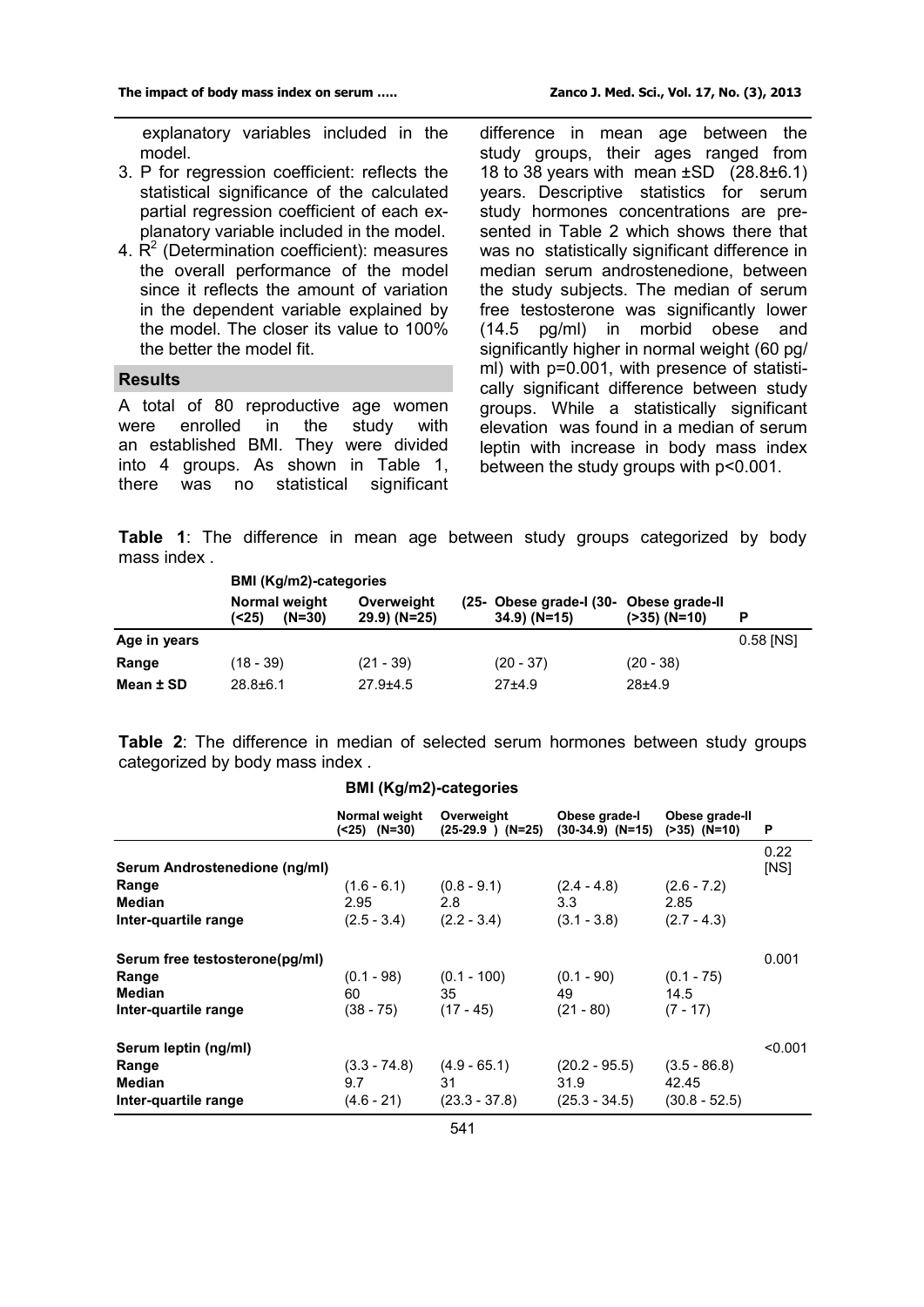A medium positive correlation was found<br>between BMI and serum leptin between (r=0.584 P<0.001) as shown in figure 1. While a weak correlation between BMI and androstenedione was found (r=0.146 P=0.19) as shown in figure 2.



**Figure 1**: Scatter diagram showing the correlation (with fitted regression line) between BMI and serum leptin (r=0.584 P<0.001).



**Figure 2**: Scatter diagram showing the correlation (with fitted regression line) between BMI and serum androstenedione (r=0.146 P=0.19[NS]).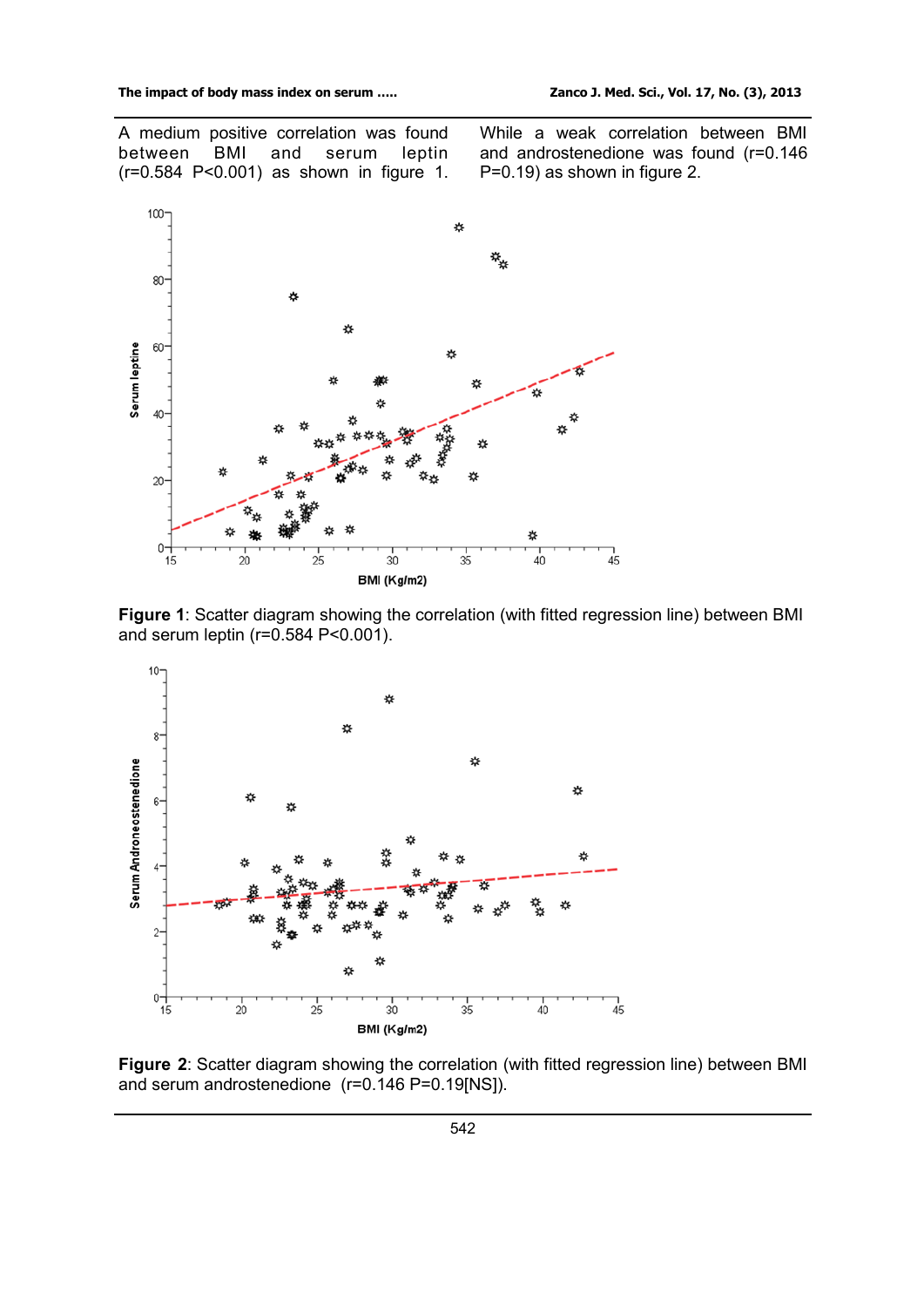A hightly significant negative weak correlation was found between BMI and serum free testosterone in present study (r= -0.374 p=0.001) as shown in figure 3. As shown in Table 3, no important or statistically significant differences between study groups for serum glucose and lipid profile.



**Figure 3**: Scatter diagram showing the correlation (with fitted regression line) between BMI and serum free testosterone ( $r = -0.374$  P = 0.001).

**Table 3**: The difference in mean of selected serum parameters between study groups categorized by body mass index.

|                                 | <b>BMI (Kg/m2)-categories</b> |                                  |                                                    |                   |             |
|---------------------------------|-------------------------------|----------------------------------|----------------------------------------------------|-------------------|-------------|
|                                 | Normal weight<br>(<25) (N=30) | Overweight<br>$(25-29.9)$ (N=25) | Obese grade-I (30 Obese grade-II<br>$-34.9$ (N=15) | $( >35)$ $(N=10)$ | P           |
| Serum fasting glucose (mg/dl)   |                               |                                  |                                                    |                   | $0.12$ [NS] |
| Range                           | $(75 - 127)$                  | (72 - 180)                       | $(81 - 140)$                                       | $(81 - 136)$      |             |
| Mean ± SD                       | $93.7 \pm 12.4$               | 104.6±23.9                       | $104.7 \pm 16.6$                                   | $104.5 \pm 17.2$  |             |
| Serum total cholesterol (mg/dl) |                               |                                  |                                                    |                   | $0.34$ [NS] |
| Range                           | $(80 - 220)$                  | (105 - 245)                      | $(105 - 210)$                                      | $(95 - 202)$      |             |
| Mean ± SD                       | 158±36.9                      | 156.7±43.1                       | $141.5 \pm 28.8$                                   | 149.2±36.3        |             |
| Serum TG (mg/dl)                |                               |                                  |                                                    |                   | $0.07$ [NS] |
| Range                           | $(40 - 230)$                  | $(26 - 290)$                     | $(62 - 220)$                                       | $(35 - 237)$      |             |
| Mean ± SD                       | $85.4 + 44.3$                 | $120.5 \pm 70.8$                 | $110.1 \pm 42.3$                                   | $127.2 + 56.1$    |             |
| Serum HDL-Ch (mg/dl)            |                               |                                  |                                                    |                   | $0.57$ [NS] |
| Range                           | $(25 - 51)$                   | $(25 - 55)$                      | $(22 - 43)$                                        | $(27 - 51)$       |             |
| Mean ± SD                       | $38.3 + 9.6$                  | $38.5 \pm 7.7$                   | $32.3 \pm 6.2$                                     | $38.6 \pm 7.6$    |             |
| Serum LDL-Ch (mg/dl)            |                               |                                  |                                                    |                   | 0.23[NS]    |
| Range                           | $(54 - 206)$                  | $(75 - 183)$                     | $(82 - 137)$                                       | $(86 - 156)$      |             |
| Mean ± SD                       | $105.6 \pm 37.4$              | $120.2 + 24.7$                   | $109 + 14$                                         | $122.6 \pm 23.8$  |             |
| Serum VLDL-Ch (mg/dl)           |                               |                                  |                                                    |                   | $0.21$ [NS] |
| Range                           | (9 - 64)                      | $(13 - 59)$                      | $(14 - 44)$                                        | $(15 - 48)$       |             |
| Mean ± SD                       | $19.9 + 11.8$                 | $25.4 \pm 13.2$                  | $22.5 \pm 8.7$                                     | $26.4 \pm 10.1$   |             |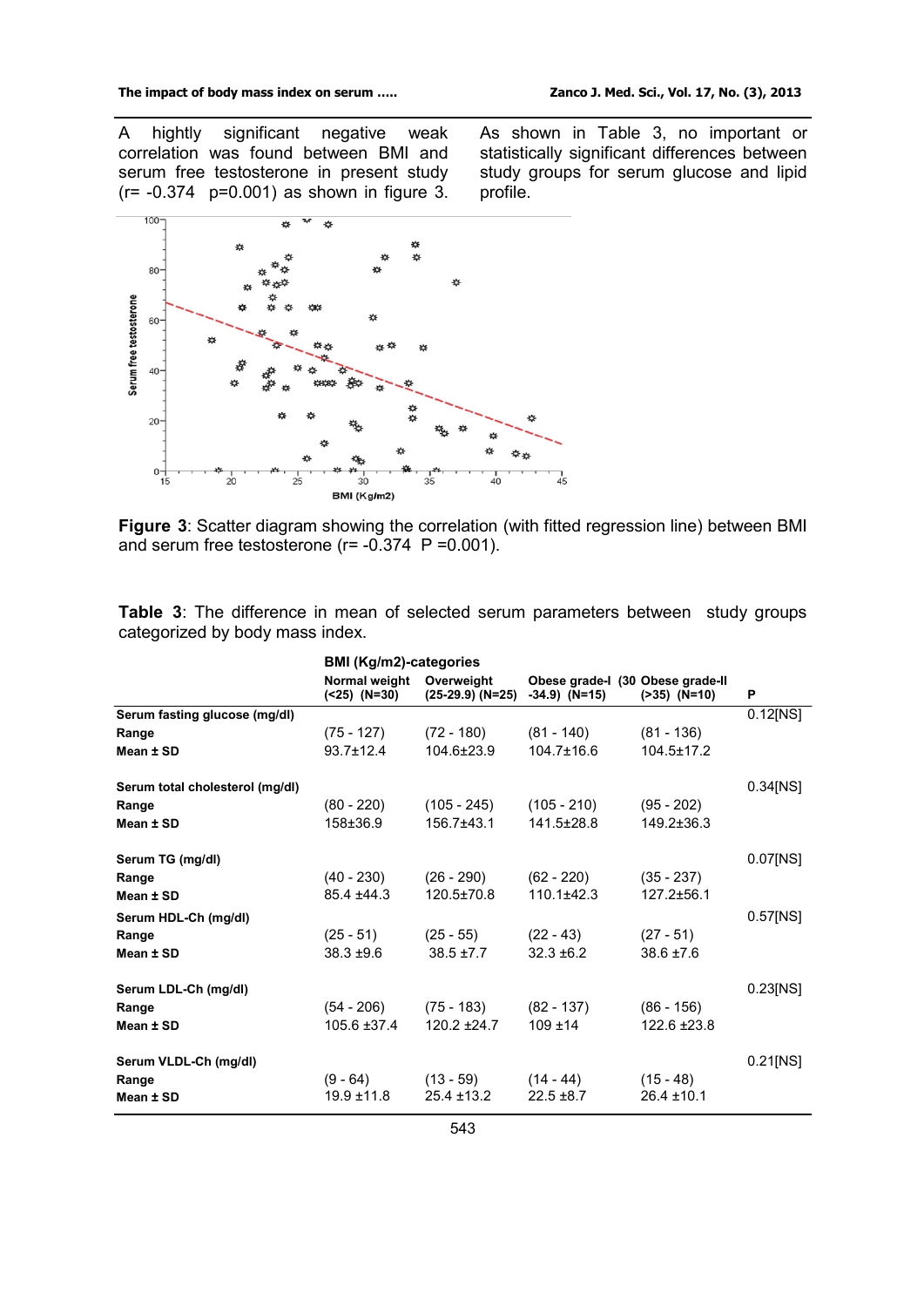To study the net and independent effect of BMI on serum free testosterone after controlling for the possible confounding effect of age, serum total cholesterol, serum TG and fasting glucose, a multiple linear regression model was used. The model was statistically significant (P=0.002) and able to explain 22%  $(R^2=0.22)$  of observed variation in the dependent variable. Only BMI and serum fasting glucose had a statistically significant association with serum free testosterone. For each unit increase (Kg/m<sup>2</sup>) in BMI the serum free testosterone is expected to decrease by an average of 2.2 *pg/ml* after controlling for the remaining independent variables included in the model. For each 1 unit

(mg/dl) increase in serum fasting glucose the serum free testosterone is expected to increase by an average of 0.43 *pg/ml* after controlling for the remaining independent variables included in the model, Table 4. To study the net and independent effect of BMI serum Androstenedione after controlling for the possible confounding effect of age, serum total cholesterol, serum TG and fasting glucose a multiple linear regression model was used. The model was not significant statistically and none of the included explanatory variables showed an important or statistically significant association with the outcome variable, Table 5.

**Table 4**: Multiple linear regression model with serum free testosterone as the dependent (response) variable and selected explanatory variables.

|                                              | <b>Partial regression coefficient</b> | P           |
|----------------------------------------------|---------------------------------------|-------------|
| BMI (Kg/m2)                                  | $-2.2$                                | < 0.001     |
| Serum fasting glucose (mg/dl)                | 0.43                                  | 0.013       |
| Serum total cholesterol (mg/dl)              | $-0.08$                               | $0.34$ [NS] |
| Serum TG (mg/dl)                             | 0.034                                 | $0.55$ [NS] |
| Age in years                                 | 0.50                                  | 0.39[NS]    |
| P (Model) = $0.002$<br>R <sup>2</sup> = 0.22 |                                       |             |

Table 5: Multiple linear regression model with serum Androstenedione as the dependent (response) variable and selected explanatory variables.

| <b>Serum</b>                    | <b>Partial regression coefficient</b> | D           |
|---------------------------------|---------------------------------------|-------------|
| BMI (Kg/m2)                     | 0.033                                 | $0.25$ [NS] |
| Serum fasting glucose (mg/dl)   | $-0.004$                              | $0.65$ [NS] |
| Serum total cholesterol (mg/dl) | $-0.008$                              | 0.08[NS]    |
| Serum TG (mg/dl)                | 0.0001                                | 0.95[NS]    |
| Age in years                    | 0.007                                 | 0.82[NS]    |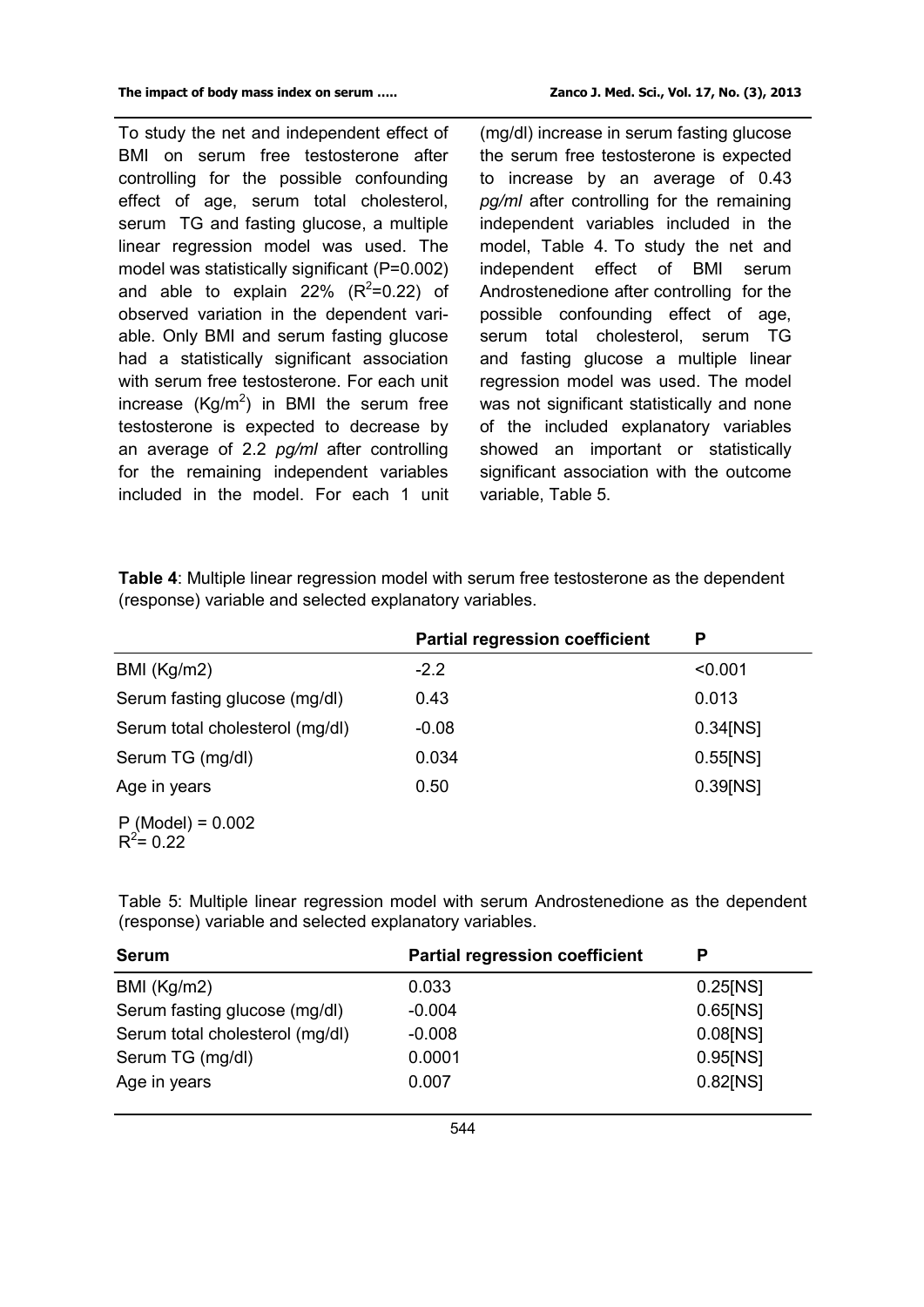| Lowest (first)<br>quartile $($ < 10.9)<br>(N=19) | Average<br>(inter-quartile<br>range (10.9-35.2)<br>$(N=41)$ | Highest (fourth)<br>quartile (>35.2)<br>(N=20) | P             |
|--------------------------------------------------|-------------------------------------------------------------|------------------------------------------------|---------------|
|                                                  |                                                             |                                                | 0.039         |
| $(0.8 - 6.1)$                                    | $(2.1 - 9.1)$                                               | $(1.1 - 6.3)$                                  |               |
| 2.9                                              | 3.3                                                         | 2.75                                           |               |
| $(2.4 - 3.3)$                                    | $(2.8 - 3.8)$                                               | $(2.3 - 3.25)$                                 |               |
|                                                  |                                                             |                                                | $0.22$ [NS]   |
| $(0.1 - 100)$                                    | $(0.1 - 90)$                                                | $(0.1 - 98)$                                   |               |
| 43                                               | 40                                                          | 23.5                                           |               |
| (35 - 74)                                        |                                                             |                                                |               |
|                                                  |                                                             | Serum leptin-categories<br>$(19 - 65)$         | $(12.5 - 65)$ |

**Table 6:** Association between serum leptin and each of androstenedione and free testosterone.

Table 6 explores possible association between serum leptin and each of androstenedione and free testosterone. Serum leptin was transformed into an ordered categorical variable based on quartiles (dividing the sample into 4 quarters based on serum leptin after ordering it from minimum to maximum value). The resulting categorical variable will have 3 categories: The first one is the lowest quartile and the last one is the highest quartile. The remaining 2 central quartiles are merged into the "inter-quartile range) or what we call the central 50% of data. Serum free testosterone was lowest in subjects with highest quartile serum leptin (23.5 pg/ml) and higher in subjects with lowest quartile serum leptin (43 pg/ml). The difference observed however not statistically significant.

## **Discussion**

The objective of the study was to identify the relationship between well-defined measures of body adiposity via body mass index and circulating androgens, leptin concentrations in healthy reproductive age women. Reproductive age women with higher levels of adiposity have higher concentrations of serum leptin (Table 2, Figure 1) this finding agreed with several previous reports which showed positive

correlations between adiposity and leptin  $concentrations<sup>19-22</sup>$  Higher body mass index was associated with higher serum leptin concentrations. Current study findings support the view that increased adiposity measured as BMI, percent body fat( central and peripheral fat) are all associated with increased leptin exposure in non-smoking women. Since increased BMI  $^{23}$  and central fat  $^{24,25}$  are associated with increased risk for breast cancer in prospective studies, increased leptin exposure associated with obesity and central adiposity could explain the greater incidence of breast cancer in overweight or obese postmenopausal women. This idea is also supported by the findings from several experimental studies in which leptin stimulated breast carcinogenesis <sup>26,27</sup>. However, very few epidemiologic studies have assessed leptin concentrations in relation to breast cancer risk. Two small case-control studies, one in postmenopausal <sup>28</sup> and the other in premenopausal <sup>29</sup> women, and a single prospective study<sup>30</sup> found no association between leptin and breast cancer. Thus, we recommend that more epidemiological studies are clearly needed to confirm the leptin-breast cancer association in reproductive age women. Many previous studies did not find an association of obesity with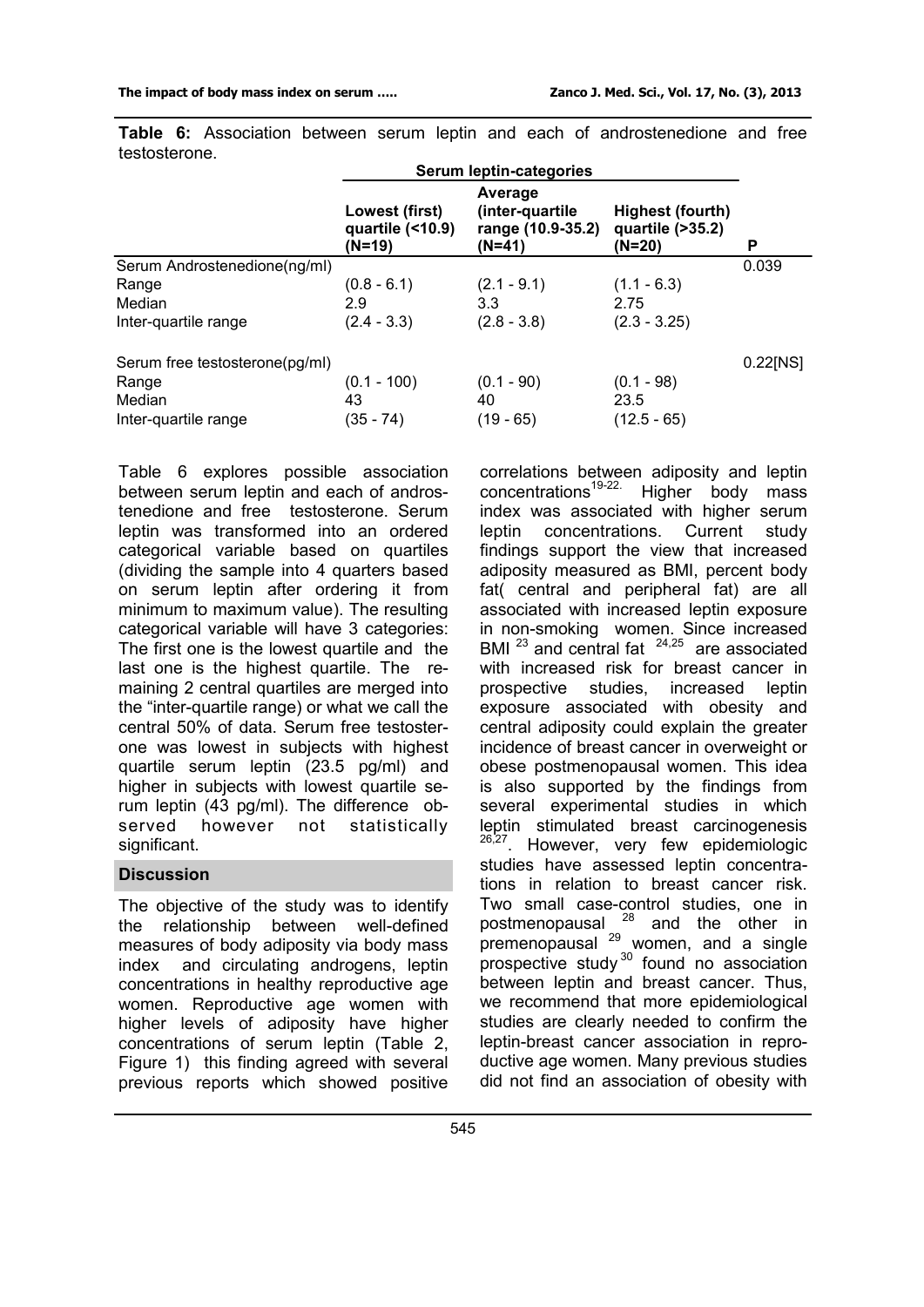levels of androstenedione <sup>18,31-33</sup> in either pre- or post-menopausal women. Our data are consistent with these observations. Most of studies in pre-menopausal women have shown an increase in free testosterone with increasing body Weight <sup>31,34,35</sup>. our results are inconsistent to these observations, but in agreement with other studies which confirm an inverse correlations in women between androgen and BMI, wist to hip ratio, although their statistic significance is less evident  $16,36,37$ , however there are conflicting data on this subject. The matter of female obesity and androgens may still need in-depth research. It has been proposed that the relationship between BMI and androgens is mediated by obesityrelated changes in insulin and bio available of insulin like growth factor I (IGF-I). In vitro studies have shown that both insulin and insulin like growth factor I ( IGF-I ) can stimulate ovarian androgen synthesis 38,39. However, this gonadotropic effect of insulin and IGF-I may be of less significance before menopause mainly in reproductive age when circulating sex-steroid hormones are under the tight control of luteinizing hormone (LH) and follicle stimulating hormone (FSH) and regulated by powerful feed-back mechanisms this hypothesis is more pronounced to explain present result inconsistency with some others  $31,34,35$  and the choice of our subjects was women in reproductive age while the other studies focused primarily on postmenopausal women or a combination of pre and postmenopausal participants. Moreover, the effect of BMI may be less evident against the background of high testosterone hormone concentration after the cessation of ovulatory activity. In subjects investigated in the present study, the relationship between leptin and BMI was positive linear, as can be seen in Figure1. The findings showed the same results as previously reported studies in obese

women  $21,40$ . There is a growing bulk of evidence suggesting that testosterone may infuence leptin levels. Testosterone administration reduces leptin levels in

Hypogonadal  $41,42$  and eugonadal men  $43$  in adolescents with delayed puberty <sup>44</sup>, and in female to male transsexuals  $45$ . Since testosterone is involved in the regulation of fat mass, it may be speculated that the relation between testosterone and leptin is indirect. However, experimental data support the idea that testosterone acts directly on the adipocyte as expression and secretion of leptin is reduced in cultured adipocytes after coincubation with testosterone or dihydrotestosterone <sup>12,17</sup>, suggesting a direct effect as well, these observations may give an explanation for current finding which shows an inverse association between testosterone and leptin. We observed a significant association between serum androstenedione and serum leptin, androstenedione found to be higher in inter-quartile range of serum leptin this from one hand while from another hand serum free testosterone was lowest in subjects with highest quartile serum leptin, Table 6 this different behavioral of both androgens towered leptin hormone suggesting a complex relationships between these hormones.

## **Conclusion**

The results of present study provide evidence that an increase in BMI influences the circulating levels of free testosterone hormone negatively, in the presence of the powerful feed-back mechanisms that control the synthesis of androgens and estrogens in reproductive age. A clear inverse association between circulating leptin and free testosterone was observed. Finally, recommend that the identification of potentially modifiable life-style or investigate study hormonal determinants is important because of the increasing epidemiological evidence linking these hormones to cancer risk.

## **References**

1.Taponen S, Martikainen H, Jarvelin MR, Laitinen J, Pouta A, Hartikainen AL, Sovio U. Hormonal profile of women with self-reported symptoms of oligomenorrhea and/or hirsutism: Northern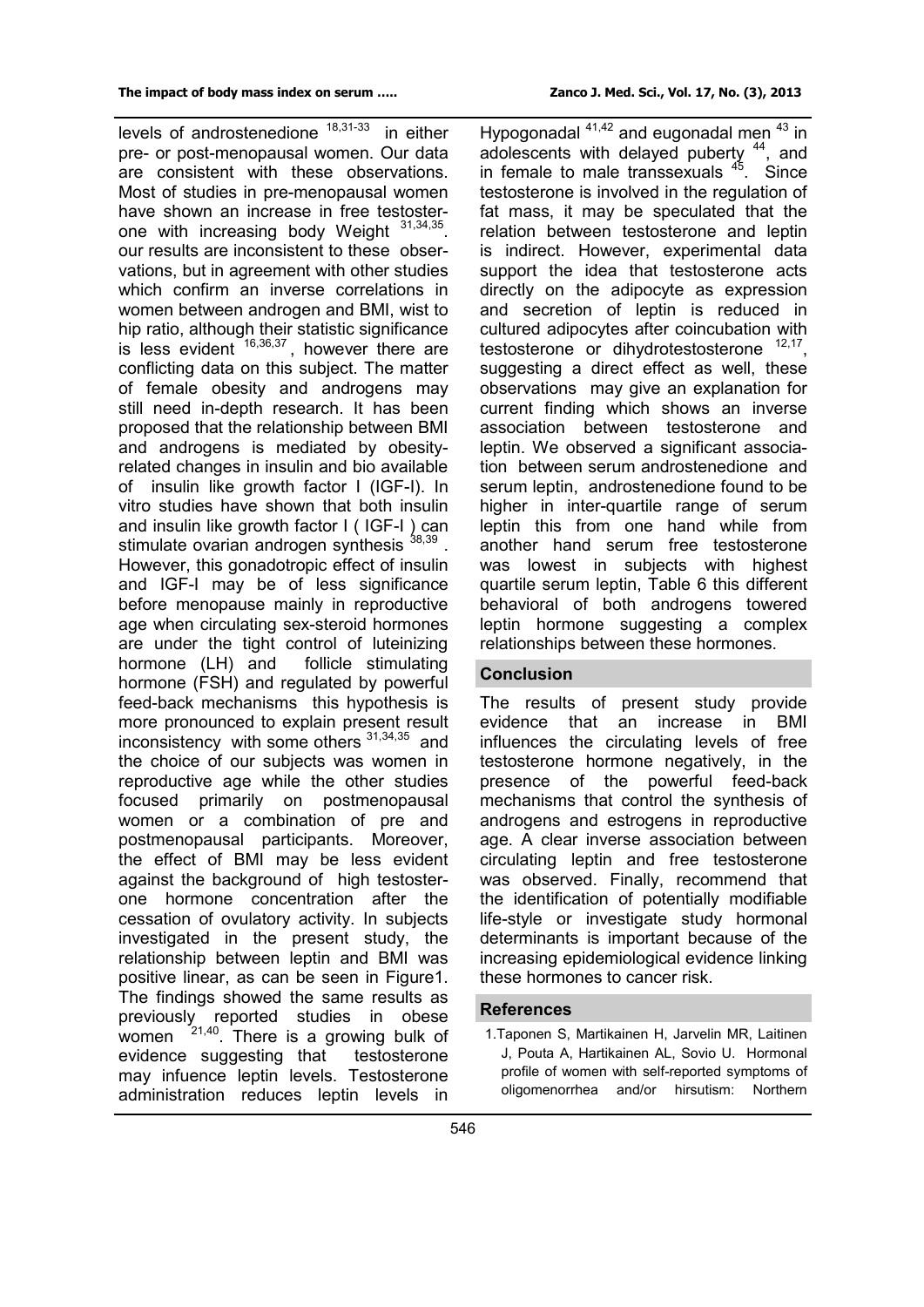Finland Birth Cohort Study. J Clin Endocrinol and Metab 2003; 88 :141–7.

- 2. Holte J, Bergh T, Gennarelli G , Wide L. The independent effects of polycystic ovary syndrome and obesity on serum concentrations of gonadotrophins and sex steroids in premenopausal women. Clin Endocrinol 1994; 41: 473–81.
- 3. Somdat M, David JB, Laura L, Terry J, Hartman J F. Usefulness of Body Mass Index as a Sufficient Adiposity Measurement for Sex Hormone Concentration Associations in Postmenopausal Women. Cancer Epidemiol Biomarkers Prev 2006;15(12):2502–7
- 4. Adamski J , Jakob FJ. A guide to 17\_ hydroxysteroid dehydrogenases. Molec cellu Endocrinol 2001; 171: 1–4.
- 5. Luu-The V. Analysis and characteristics of multiple types of human 17-hydroxysteroid dehydrogenase. J of Steroid Biochemist and Molec Biolo 2001;76 :143–51.
- 6. Marcus Q, Binayak S, Jeremy W , Iwona J B, Paul M S ,Wiebke A. Androgen generation in adipose tissue in women with simple obesity – a sitespecific role for 17\_-hydroxysteroid dehydrogenase type 5. J of Endocrinol 2004; 183: 331–42
- 7. John E, Morley H, Mitchell P. Androgens and Women at the Menopause and Beyond. J Gerontol 2003; 58A (5):409-16.
- 8. Zhang Y, Proenca R, Maffei M, Barone M, Leopold L, Friedman JM. Positional cloning of the mouse obese gene and its human homologue. Nature 1994; 372: 425 - 32.
- 9. Bray GA, York DA. Leptin and clinical medicine: a new piece in the puzzle of obesity. J Clin Endocrinol Metab 1997; 82: 2771 - 76.
- 10. Ahima RS, Prabakaran D, Mantzoros C, Qu D, Lowell B, Maratos- Flier E. Role of leptin in the neuroendocrine response to fasting. Nature 1996; 382: 252 - 9.
- 11. Considine RV, Sinha MK, Heiman ML, Kriauciunas A, Stephens TW, Nyce MR . Serum immunoreactive-leptin concentrations in normal-weight and obese humans. New Engl J Med 1996; 334: 292 - 5.
- 12. Wabitsch M, Blum WF, Muche R, Braun M, Hube F, Rascher W, Heinze E, Teller W. Contribution of androgens to the gender difference in leptin production in obese children and adolescents. J Clin Invest 1997; 100: 808 - 13.
- 13. Blum WF, Englaro P, Hanitsch S, Juul A, Hertel NT, Muller J, Skakkebaek NE. Plasma leptin levels in healthy children and adolescents: dependence on body mass index, body fat mass, gender,pubertal stage, and testosterone. J Clin Endocrinol Metab 1997; 82:2904-10.
- 14. SoEderberg S, Ahren B, Jansson JH, Johnson O, Hallmans G, Asplund K. Leptin is associated with increased risk of myocardial infarction. J Intern Med 1999; 246: 409 - 18.
- 15. SoEderberg S, AhreÂn B, Stegmayr B, Johnson

 O, Wiklund PG, Weinehall L. Leptin is a risk marker for first-ever hemorrhagic stroke in a population-based cohort. Stroke 1999; 30: 328 - 37.

- 16. Panagiota M, Roxani A, Chris B, Elias B. The effects of endogenous and exogenous androgens on cardiovascular disease risk factors and progression. Reproductive Biol and Endocrinol 2009; 7:44- 53
- 17. Ederberg S, Olsson T, Eliasson M, O Johnson O, Brismar K, Carlstro K .A strong association between biologically active testosterone and leptin in non-obese men and women is lost with increasing (central) adiposity. Intern J of Obesi 2001;25 :98-105.
- 18. .Sorlie DE. Medical biostatistics and epidemiology: Examination and Board review. First ed, Norwalk, Connecticut, Appleton and Lange; 1995.p. 47 -88.
- 19. Ostlund REJ, Yang JW, Klein S, Gingerich R. Relation between plasma leptin concentration and body fat, gender, diet, age, and metabolic covariates. J Clin Endocrinol Metab 1996;81: 3909-13.
- 20. Havel PJ, Kasim-Karakas S, Mueller W, Johnson PR, Gingerich RL, Stern JS. Relationship of plasma leptin to plasma insulin and adiposity in normal weight and overweight women: effects of dietary fat content and sustained weight loss. J<br>Clin Endocrinol Metab 1996: 81: 4406-Clin Endocrinol Metab 1996; 81: 13.
- 21. Reidun O, Jon F, Johan S, Jan H, Grethe SB. Leptin in the General Population, Differences in Sex Hormones, Blood Lipids, Gender and Life Style Characteristics. The Open Behavio Scie J 2011; *5:* 8-15.
- 22. Sanaa G, Ava TI, Shatha RM. Metabolic syndrome and serum leptin levels in Erbil population.Zanco J Med Scie 2010;14(2):76-84
- 23. Calle EE, Rodriguez C, Walker-Thurmond K, Thun MJ. Overweight, obesity, and mortality from cancer in a prospectively studied cohort of U.S. adults. N Engl Med 2003; 348:1625-38
- 24. Folsom AR, Kaye SA, Prineas RJ, Potter JD, Gapstur SM, Wallace RB. Increased incidence of carcinoma of the breast associated with abdominal adiposity in postmenopausal women. Am J Epidemiol 1990; 131:794-803
- 25. Somdat M, David B , Laura L J, Mark R. Body Mass Index, percent body fat, and regional body fat distribution in relation to leptin concentrations in healthy, non-smoking postmenopausal women in a feeding study. Nutrition J 2007;6:3-10.
- 26. Hu X, Juneja SC, Maihle NJ, Cleary MP. Leptin: a growth factor in normal and malignant breast cells and normal mammary gland development. J Natl Cancer Inst2002; 94:1704-11.
- 27. Yin N, Wang D, Zhang H, Yi X, Sun XD, Shi B, Wu H . Molecular mechanisms involved in the growth stimulation of breast cancer cells by leptin. Cancer Res 2004;64:5870-5.